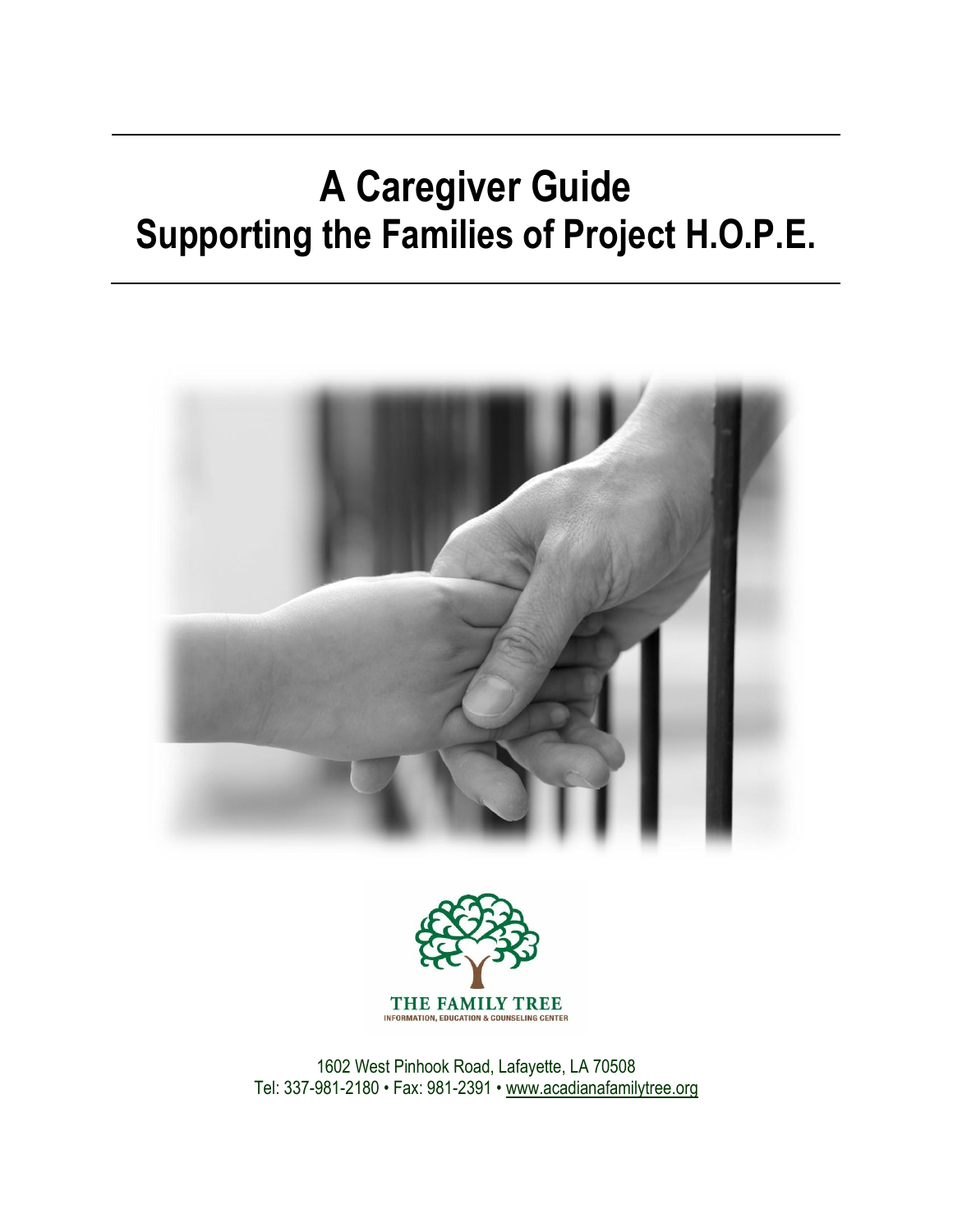#### **What is this booklet about?**

It is estimated that 1 in 28 children have a parent behind bars<sup>1</sup>, which often causes the children to become confused, scared, and upset. This guide was written to help moms, dads, and other caregivers have the information they need to answer children's questions and support them during the time of separation from their parents and/or family. Ideally, a caregiver will read through this booklet and then use it as a guide.

When caregivers, families, and children receive accurate information:

- They can understand and cope with some of the stress related to incarceration
- They can reassure children and families about the situation of the incarcerated parent
- They will find encouragement for having open and honest communication between children and adults

It is important to consider that different aged children need different kinds of support and information. There will be specific tips and information throughout the booklet based on age and developmental level, but overall, younger children may need more guidance when reading this booklet.



#### **About Families**

Families can look many different ways: sometimes children live with their mom and dad, with step-parents, grandparents, other family members, or foster parents. When a parent is incarcerated, children may change homes, and in some cases these changes can mean moving to different home, neighborhood, school, town, or even a different state.

It can be helpful for children to write down where they and their family members are living at this time. There is an outline that can be used for this activity on the next page. For younger children, it may be helpful to read through it and write down their answers with them, and you can encourage them to draw pictures of their family members and home. If photographs are available, posting them in a place children can see, like on the fridge or in their room, can also be helpful. Older children may prefer to journal or just talk through the information with a trusted adult.



<sup>1</sup>According to the Pew Research Center (2013), http://www.pewresearch.org/fact-tank/2013/06/21/sesame-street-reaches-out-to-2-7-millionamerican-children-with-an-incarcerated-parent/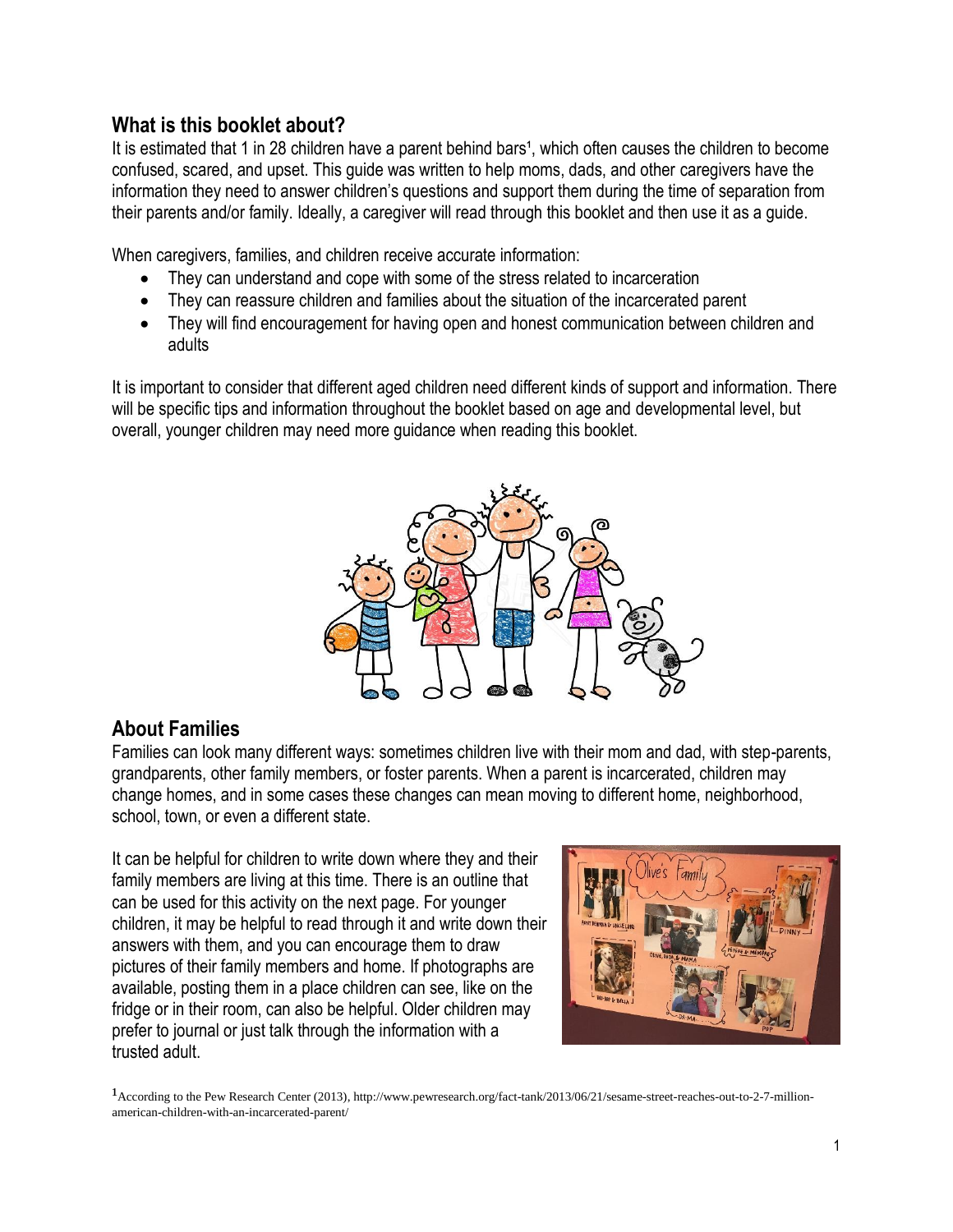| <b>Notes for Children</b>                                                                                                                                                                                                                                        | <b>About My Family</b> |  |
|------------------------------------------------------------------------------------------------------------------------------------------------------------------------------------------------------------------------------------------------------------------|------------------------|--|
|                                                                                                                                                                                                                                                                  |                        |  |
|                                                                                                                                                                                                                                                                  |                        |  |
| I live with <u>example and the set of the set of the set of the set of the set of the set of the set of the set of the set of the set of the set of the set of the set of the set of the set of the set of the set of the set of</u>                             |                        |  |
|                                                                                                                                                                                                                                                                  |                        |  |
| She lives at <u>example and the state of the state of the state of the state of the state of the state of the state of the state of the state of the state of the state of the state of the state of the state of the state of t</u>                             |                        |  |
|                                                                                                                                                                                                                                                                  |                        |  |
| He lives at <u>example and the set of the set of the set of the set of the set of the set of the set of the set of the set of the set of the set of the set of the set of the set of the set of the set of the set of the set of</u>                             |                        |  |
| My brother(s) and sister(s) are $\sqrt{2}$ mechanical methods of $\frac{1}{2}$ methods of $\frac{1}{2}$ methods of $\frac{1}{2}$ methods of $\frac{1}{2}$ methods of $\frac{1}{2}$ methods of $\frac{1}{2}$ methods of $\frac{1}{2}$ methods of $\frac{1}{2}$ me |                        |  |
|                                                                                                                                                                                                                                                                  |                        |  |

# People to Talk To

| A close friend _ |
|------------------|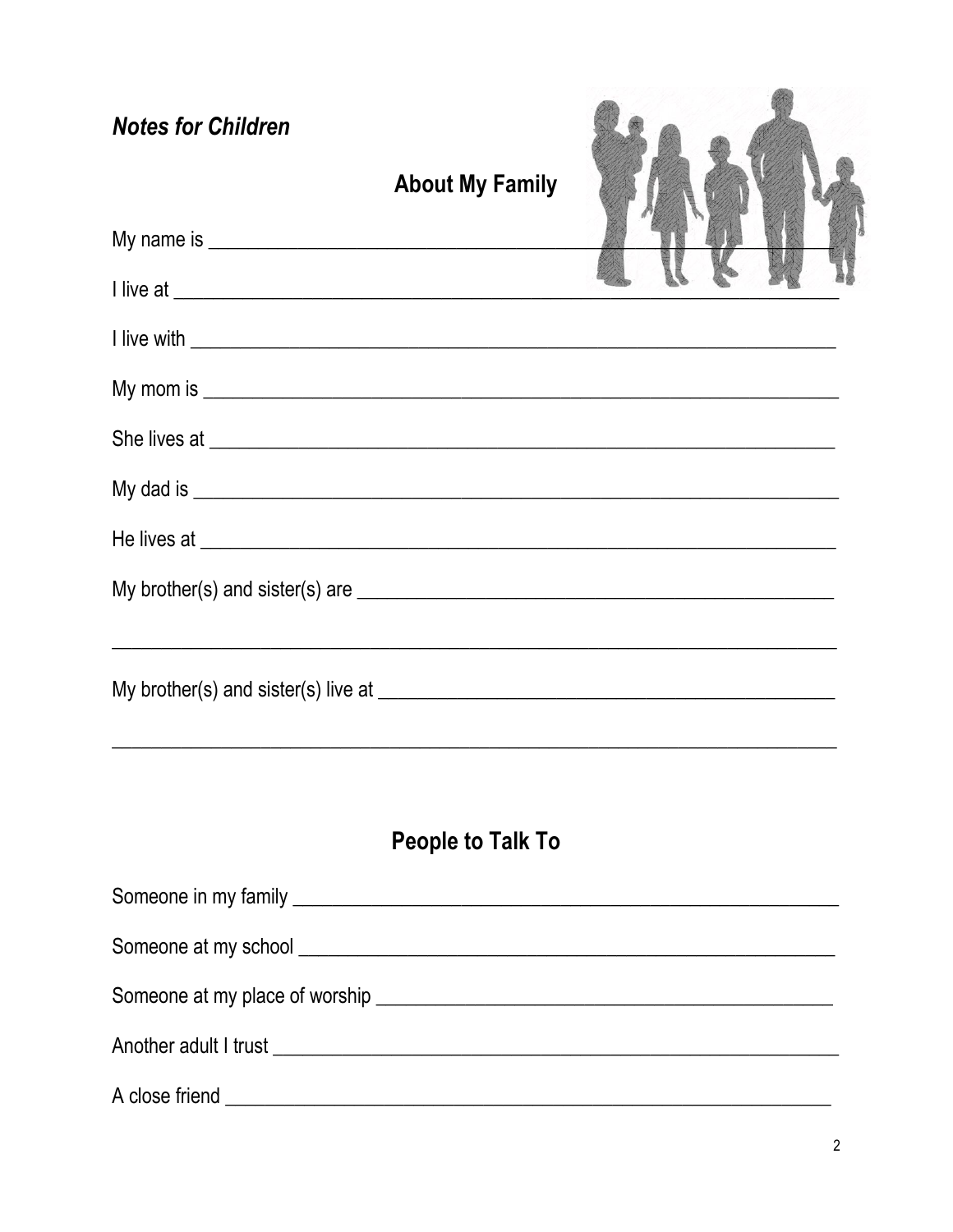$$
\begin{pmatrix}\n\cdot \\
\cdot \\
\cdot\n\end{pmatrix}\n\begin{pmatrix}\n\cdot \\
\cdot \\
\cdot\n\end{pmatrix}\n\begin{pmatrix}\n\cdot \\
\cdot \\
\cdot\n\end{pmatrix}\n\begin{pmatrix}\n\cdot \\
\cdot \\
\cdot\n\end{pmatrix}
$$

#### **Feelings and Emotions**

- When a family member, such as a mom or dad, goes to jail or prison, it may be very difficult for everyone involved. For some children, the experience can be emotionally devastating, while for others it is less serious. Sometimes it can even be a relief.
- Children may experience emotion particularly at certain stages of the incarceration process:
	- o At the time of arrest
	- $\circ$  The trial
	- o Sentencing
	- o Incarceration
	- $\circ$  During and following visiting
		- This tends to be one of the most emotional times for children
	- o Time of release
		- It can be difficult for an absent parent to reconnect with a child who has grown accustomed to living without him/her.
- The child's age, understanding of the situation, and the reaction of others, particularly of family members, all play a part in the overall impact the experience will have on the child.
- Children may have different feelings, including some they may have never felt before, so it is important to help children understand and work through their feelings. Sometimes they even feel more than one feeling at a time. Some children might feel:
	- o Sadness
	- o Fear
	- o Guilt
	- o Embarrassment
- o Disbelief
- o Anxiety
- o Anger
- o Powerlessness
- It is important to help children understand and work through their feelings, and giving those feelings a name is a great place to start. The feeling faces on the following page can be helpful for elementary and middle school aged children.

#### **Ideas for Older Children**

For teens, writing in a journal may be helpful, although they may still need help in putting names to feelings. Some of the more complicated emotions a teen may experience are:

- **Apathetic** indifferent and unenergetic; not taking any interest in anything, or not bothering to do anything
- **Inadequate** not good enough; failing to live up to the expectations of self or others
- **Distant/Rejecting** don't want to be connected to or identify with incarcerated parent or others
- **Disappointed** let down by important people
- **Overwhelmed** too much happening, too much responsibility and uncertainty, limited control
- **Lethargic** tired; physically and mentally slowed down
- **Confused** find it hard to focus, are disorganized, and/or uncertain about what to do or think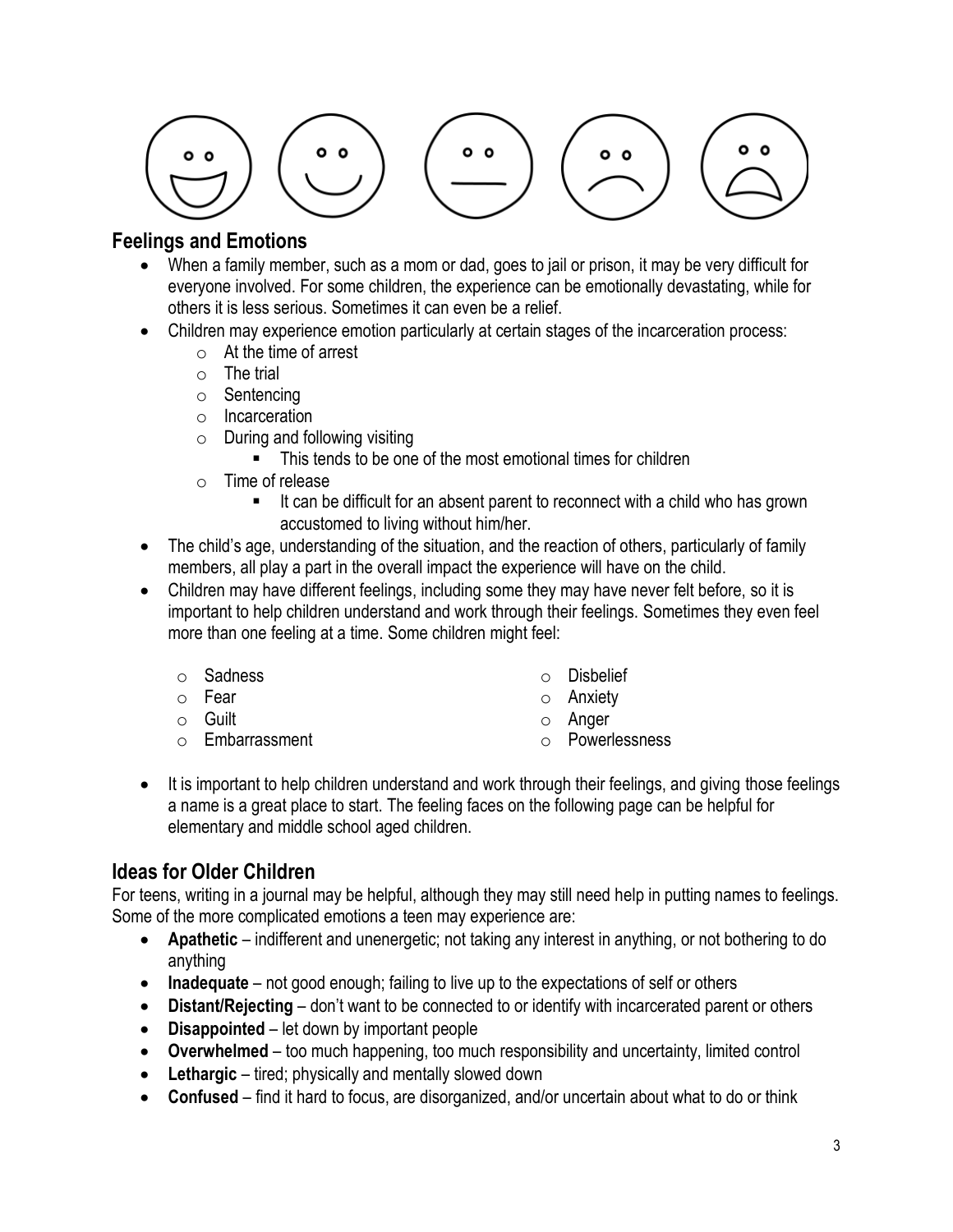# **How Do I Feel Today?**



From Art of Social Work, https://kristinamarcelli.wordpress.com/

#### **Draw Your Own**

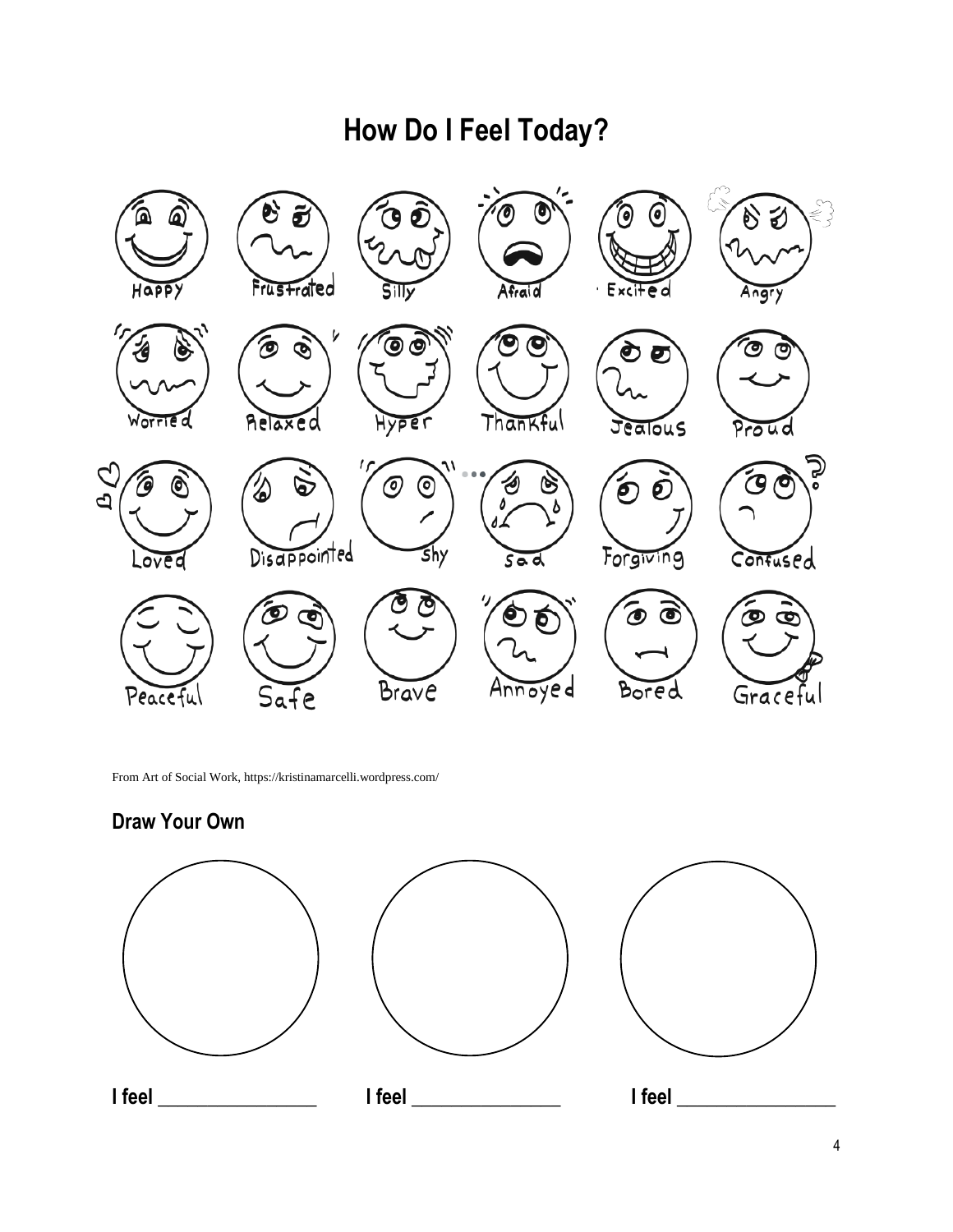

### **Seven Common Questions**

To help children work through some of their feelings, including curiosity, we've included common questions we hear from families and suggestions for helping caregivers respond.

#### **1. Why did mom or dad go to jail or prison?**

- People are sent to jail or prison because they did not obey the law. Laws are rules that tell us how people should and should not behave.
- Children have rules of behavior, too. When some children break the rules, they may get a time out or lose privileges. Prison and jail are like long time-outs for adults.

#### **2. What will happen to me?**

• Many children often feel insecure, so it is important to let them know who will be caring for them and what changes they may be facing. They need to be reassured that they will not be abandoned, even if there is uncertainty about their living arrangements.

#### **3. Is it my fault?**

- No!
- Many children feel quilty when their parent goes to jail or prison. They may believe that they caused it to happen.
- It is very important to provide children with a non-judgmental, relaxed, and safe place to express their feelings, thoughts, and beliefs about why their parent was incarcerated. It is important to help children realize that there are negative consequences when a parent breaks the law, but that ultimately, they are not responsible for their parent's behavior.

#### **4. Will I go to jail or prison, too?**

- Even if children are told they are the "spitting image" of the parent who went to jail or prison, this doesn't mean the child will travel down the same path.
- Children need to understand that each person is responsible for his or her own choices.

#### **5. Are people in jail or prison safe and healthy?**

• Correctional officers work hard to keep the jail or prison safe. If people in jail or prison have a medical or dental problem, they may ask to be seen by a nurse, doctor, or dentist in the facility.

#### **6. Can I see or talk to Mom or Dad when they are in jail or prison?**

- Many children can see or talk to their parent while they are in jail or prison.
- Children who want to keep close contact with their incarcerated parent should be encouraged to:
	- ✓ Write letters  $\checkmark$  Talk on the telephone or video calls
	- $\checkmark$  Draw pictures

 $\checkmark$  Visit as much as possible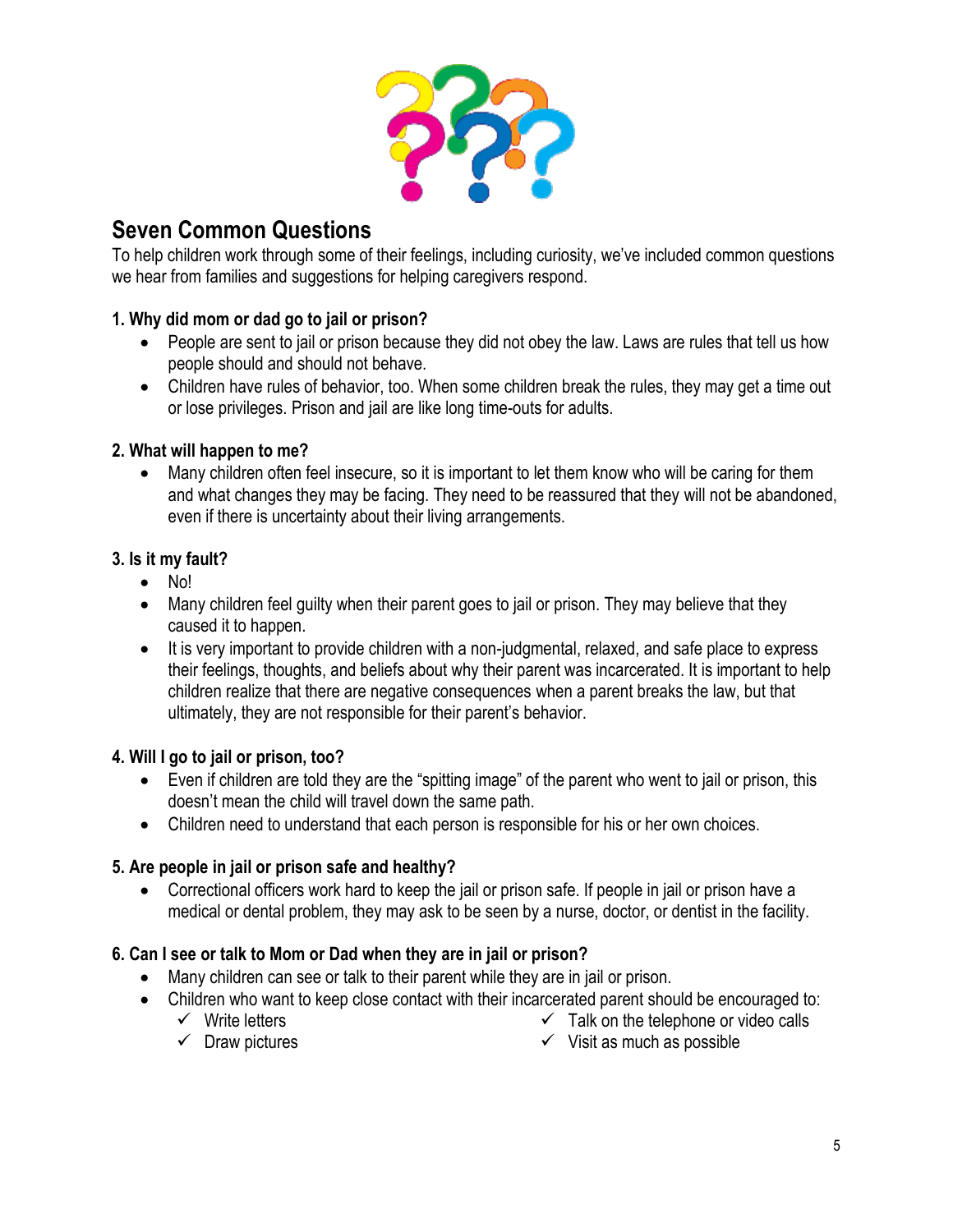#### **7. When is Mom or Dad coming home?**

• Although the outcome and schedule of a parent's arrest and/or imprisonment is often uncertain, it is important to keep children up-to-date about what parents or caregivers do know. Children need to have concrete information they can deal with, even if it is, "We don't know what will happen yet."

**Additional questions that children may ask and caregivers should be prepared to answer include the following:**

- Where do people in prison or jail live?
- Where do people in jail or prison eat?
- What do people in jail or prison wear?
- Do people in jail or prison work?
- How do people in jail or prison spend their time?
- Can they go outside?
- What do I tell other people?

Sometimes, if possible, the best way to get their questions answers is to allow them to ask their incarcerated family member directly, especially if they can ask in person or via video call so they can also see their family member as they answer. Visitation is a good way for children to see that their family member is safe and healthy and to have their questions answered. Encouraging children and teens to write down their questions when they have them is a good way for them to remember the things they wanted to ask their family member, whether through letter or during a phone/video call or visit.

Caregivers and family members should do what they can to offer honest and age-appropriate answers to questions as much as possible. In addition to having the help of a counselor to help children navigate this time and their questions, some additional resources are listed below.



- **Sesame Street Workshop** offers tools, videos, and games for children who are dealing with the incarceration of a family member or loved one.<http://www.sesamestreet.org/toolkits/incarceration>
- **Rutger's Children of Incarcerated Parents Library** has a wealth of material to guide caregivers, parents, and other helpers of children with incarcerated parents. [https://nrccfi.camden.rutgers.edu/resources/library/children-of](https://nrccfi.camden.rutgers.edu/resources/library/children-of-prisoners-library/)[prisoners-library/](https://nrccfi.camden.rutgers.edu/resources/library/children-of-prisoners-library/)
- **Children of Incarcerated Parents** portion of youth.gov has materials for children, caregivers, teachers, and more. <https://youth.gov/youth-topics/children-of-incarcerated-parents>
- **The New Hampshire Dept. of Corrections Family Connections Center** website has lists of books for children dealing with incarcerated parents, separation, and drug addicted parents. The books are recommended based on age/grade and subject matter. <https://www.nh.gov/nhdoc/fcc/books.html>
- **Counseling** information is discussed later in this booklet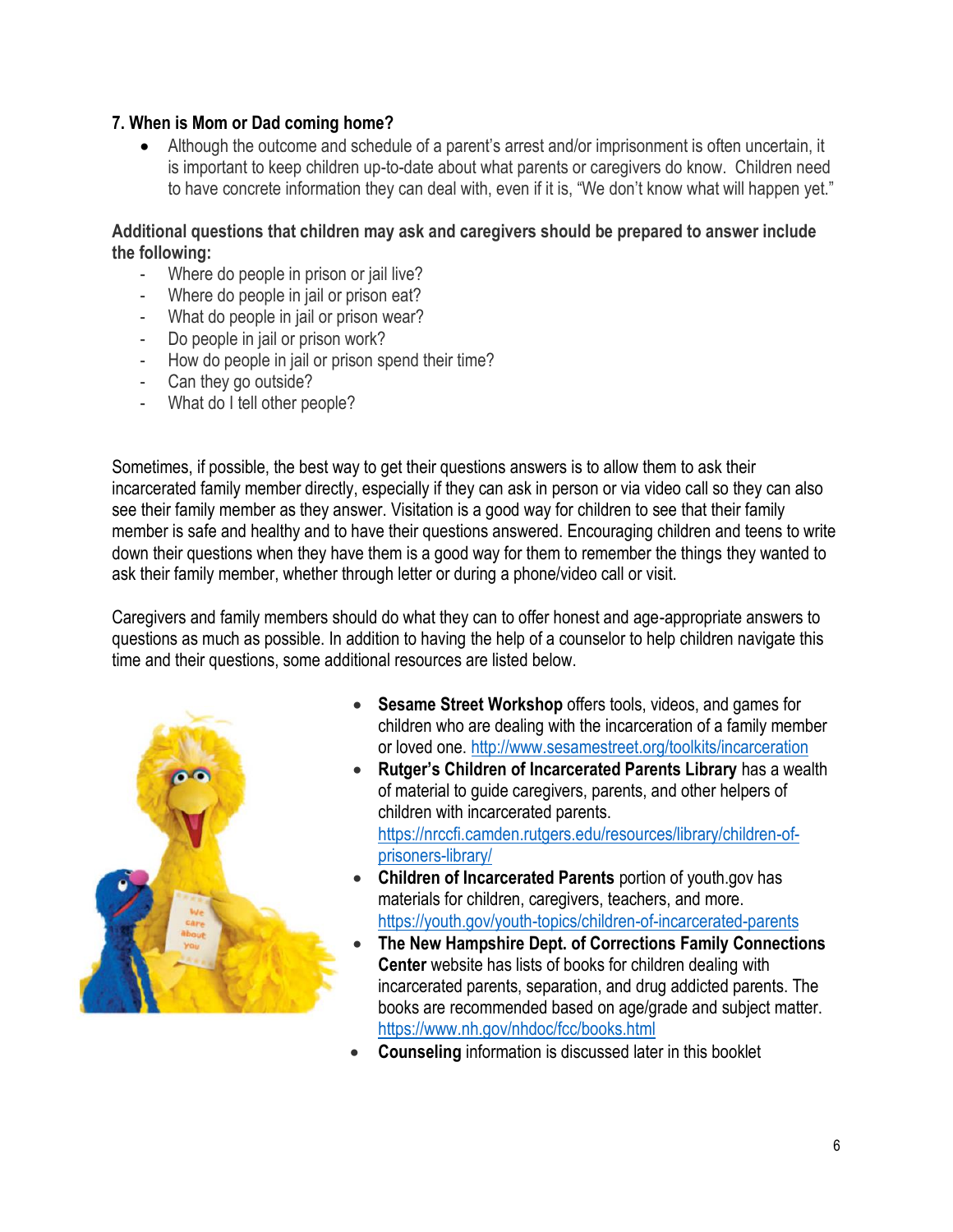## **A Few Increased Risk Factors That Could Possibly Impact Your Child**

#### **Emotional Distress:**

- Children with a parent in jail or prison may have a hard time dealing with their emotions, and this may begin to show in their actions. It is possible that children could have:
- $\checkmark$  Nightmares or trouble sleeping
- $\checkmark$  Temper tantrums
- $\checkmark$  A hart time concentrating
- ✓ Anxiety
- $\checkmark$  Fears about being away from you
- $\checkmark$  Bed-wetting

#### **School Difficulties:**

- The stress of having a parent in jail or prison may affect a child's school performance.
	- o Classroom challenges
	- o Social isolation
	- $\circ$  Other acting out behaviors
- Work closely with trusted adults at school to help your child have more success. Having information about the home life of a student can help teachers be more understanding about difficult behaviors, and can help them plan for what a child needs to help them learn.



#### **Criminal Involvement:**

• Some studies suggest that children who have incarcerated parents are more likely that other children to become involved in criminal behavior. This does not mean that your child(ren) *will* end up breaking the law, but that, as a caregiver, you should be aware of this increased risk. Talk often with your child(ren) about rules and consequences. Try to discipline from a place of strength rather than guilt, and ask for help with discipline as much and as often as you need. Let the child(ren) know they can talk to you. And most importantly, let them know that they are good.

*There is additional information about finding help for both caregivers and children later in this booklet.*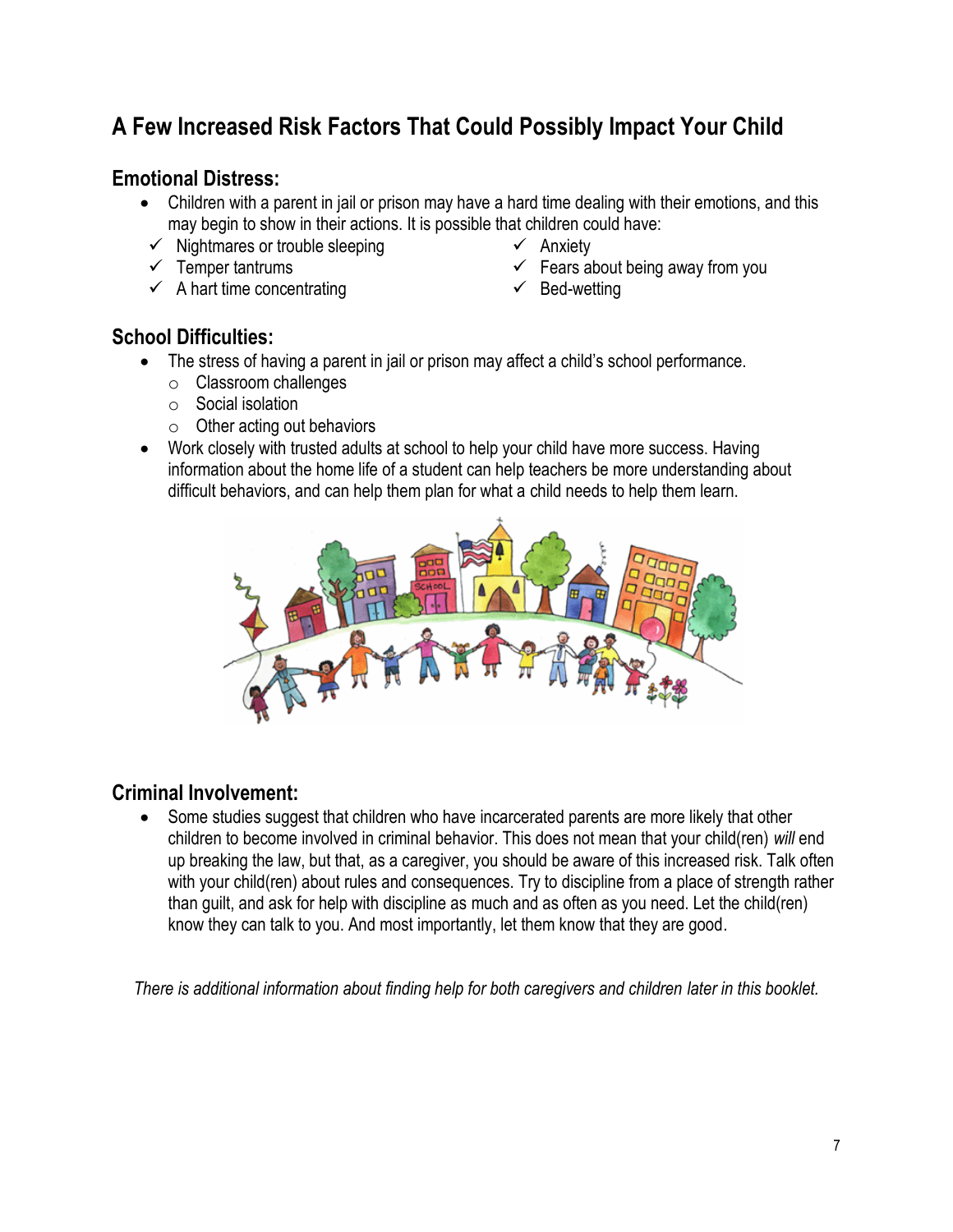# **Visitation**

#### **Can I see or talk to mom/dad when they are in jail or prison? Do I have do?**

It is normal for children to feel angry and distant from their parent when they go away to jail or prison, and it is important to both acknowledge these feelings and to encourage children to maintain contact with their parents when they are ready to do so. There are several ways to do this, especially as sometimes visiting is not possible.

- Letter writing is a great way for children to communicate with their parent that is also less costly than other methods. They can often include photos or drawings, so children who cannot yet write can be encouraged to draw pictures with markers (some institutions have rules about drawings with crayons, so be sure to check your local rules or avoid crayons altogether).
- **Phone/video calls** are a nice option for children to communicate with their parent. Hearing their parent's voice and/or seeing their face can be reassuring. It is important to let children know how long they will be able to stay on the phone/video with their parent ahead of time. Keep in mind that phone/video calls are more costly and may need to be initiated by the incarcerated parent, and sometimes the parent will need to get approval before making the first call.

#### **Visiting Tips**

Visiting a parent in jail can be a positive experience and important for children because:

- Children love and miss their parents, and they worry about their parents.
- Visits can reassure children that their parents are okay.
- Visits maintain that unique and special bond between parents and children.
- Visits can reassure children that it is OK to love Mom or Dad who is in jail.

Preparing children for the visit is crucial. Consider the following tips before the visit:

- If possible, call or visit the jail or prison ahead of time to find out what security measures the child will have to go through.
	- o Describe this to the child and explain that security is to keep everyone safe.
- Prior to a visit, it is important that children have answers to all of their questions.
	- o Before you visit, make sure you tell the child where he/she is going. Describe the room, if possible.
	- $\circ$  Give your child enough details so they feel prepared for the situation, but not so many details that they are scared or overwhelmed.

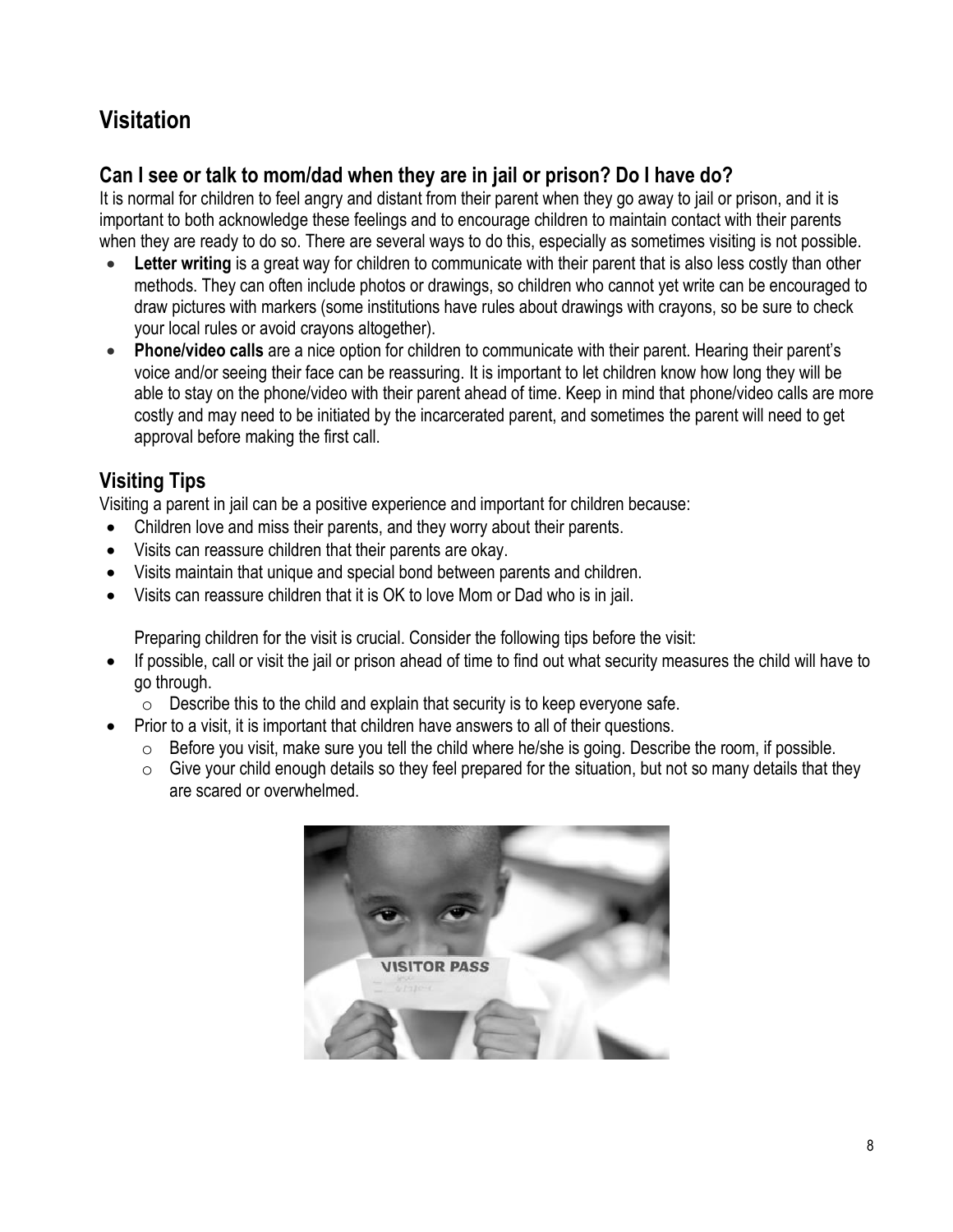# **Preparing Children for Visits Based on Developmental Level**

#### **Infants (0-6 months):**

- Babies love being held, to look at things like faces, and calm themselves by putting things in their mouth. The way they communicate is by crying.
- Caregivers before the visit let babies hear recordings of parent's voice and face, use the same detergent as the baby's parent, communicate with the baby's parent about their new skills and developmental changes to keep the attachment between parent and baby strong.
- Parents during the visit hold the baby as much as possible, position them so they can see your face as you talk and sing to them, allow them to touch your face, imitate the sounds they make, understand that crying means they need something, let the caregiver help you "read" the baby for meeting their needs.

#### **Older Babies (7 months – 1 year)**

• Babies like to crawl and move around, pick up objects and practice banging them, prefer familiar people, "shriek" and babble.



- Caregivers before the visit allow baby a lot of time outside of their seat or carrier if they will need to be restrained during the visit, talk to baby with both "baby talk" and adult words as both will help to develop their language skills, avoid pressuring baby to "perform" during the visit if they seem resistant
- Parents during the visit let baby sit alone and play "active" games (patty cake, bend and stretch), give baby appropriate finger foods if allowed, be patient if they respond to you like a stranger as it might take a little bit to warm up to you and be patient if they do the opposite and cling to you at goodbye time, say a quick goodbye but never trick baby and sneak away as that will affect their ability to trust.

#### **Toddlers (1-2.5 years)**

- Toddlers like to refine their motor skills by running and climbing, enjoy scribbling on paper and exploring everything, begin to be able to tell adults what they need and want, will begin to test the rules, can remember what mom or dad looks like when they are gone, and can do some things for themselves.
- Caregivers before the visit be sure toddler is rested and fed as this age can be difficult during visits without a play area, don't give toddler too many rules ahead of time as they will become overwhelmed or not remember them, show them lots of pictures of parent, check-in to see if cutting visits short is an option should toddler struggle too much with rules and restriction.
- Parents during the visit play word games and make silly noises (where's your nose?), walk around with them if possible, give them choices when possible (would you like to sit here or there?), set clear rules/limits and try to instruct them in a positive way ("walk, please" is better than "stop running"), be patient and firm with them as toddlers can be especially difficult during restrictive visits, prepare yourself for the possibility of cutting the visit short should they struggle with the environment.

#### **Preschoolers (2.5-4 years)**

• Preschoolers practice fine motor skills (drawing, digging, etc.), begin to express feelings with words, point out differences in familiar events, insist on being the center of attention, enjoy being read to and told about parent's everyday life while incarcerated (when and where they sleep, what they eat, etc.), practice their emotional separateness by being oppositional and defiant, and ask many questions.

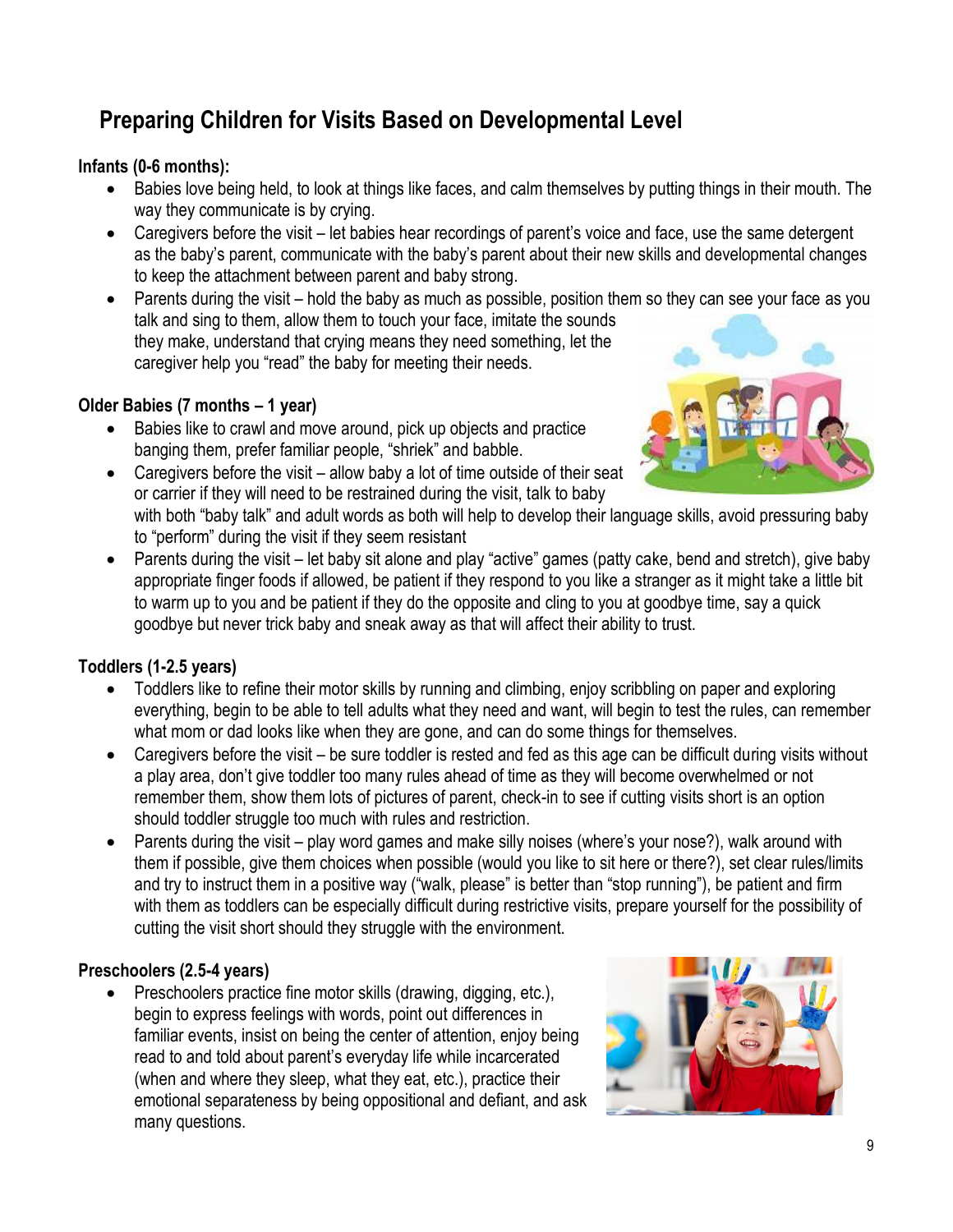- Caregivers before the visit read children letters from parents and send parents drawings from children, give autonomy and power of choice when appropriate (for example, with things like "Can you give your dad a hug?" and respect their ability to say yes or no) and be clear when choice is not an option for them (for example, by saying "It's time for us to go now" instead of "are you ready to go?").
- Parents during the visit accept angry feelings and set limits on aggressive behavior ("You seem angry." And "We don't hit, even when we are angry. If you hit again, you will have to go to time-out."), never use your leaving as a threat, sing songs together, be patient with their activity and volume level, give choices, answer their questions as best as you can and don't be afraid to talk about your daily life.

#### **School Age Children and Teens**

- Children will desire acceptance from their peers, play sports and games, collect things, want to talk about their life but may worry that it will make their incarcerated parent feel badly, hold back their emotions so the visit will go well, and sometimes may refuse to visit out of anger, hurt, or fear, and even just because they would rather be with their friends or doing other activities. Teens will desire more autonomy and independence, making it more difficult for adults to have them open up about their lives. Teens are also highly emotional.
- Grown-ups can remember and accept that some children will be embarrassed about their parent's incarceration and crime, play games with them, ask about their hobbies, listen to their stories without giving too much advice, tell them it feels good when they talk about their lives, look for signs of sadness, disappointment, upset and anger, and let them know that their feelings are important and you want to talk



about them, answer their questions as honestly as possible, tell them about your life especially when it is things they can relate to (like TV, classes, books, etc.), reach out and connect over similar interest by asking them about their hobbies and passions, offer advice and guidance when invited to ("Would you like some advice or help?") and spend the majority of the time listening, play games with them as they are more likely to open up about their lives while involved in other activities.

#### **When the Visit Ends**

It is important to talk to your child *before* the visit about how the visit will end.

• Tell the child how long the visit will last in terms they can understand.



- It is very important that children understand that their parent cannot leave with them at the end of the visit. Young children may need to hear this more than once. It may be helpful to explain that although saying goodbye may be hard, the visit is a very special time that their parent loves them and looks forward to seeing them. It is helpful to acknowledge that both children and adults may feel sad at the end of the visit.
- Bring a photo of the parent for your child to look at on the way home after the visit. While not the same thing, this helps children feel the parent's presence.
- Resist the instinct to make the child feel immediately happy after a visit. Often the best thing to do is to ask your child how he/she is feeling and provide some time to experience that feeling.
- Encourage your child to draw or journal about the visit and their feelings.